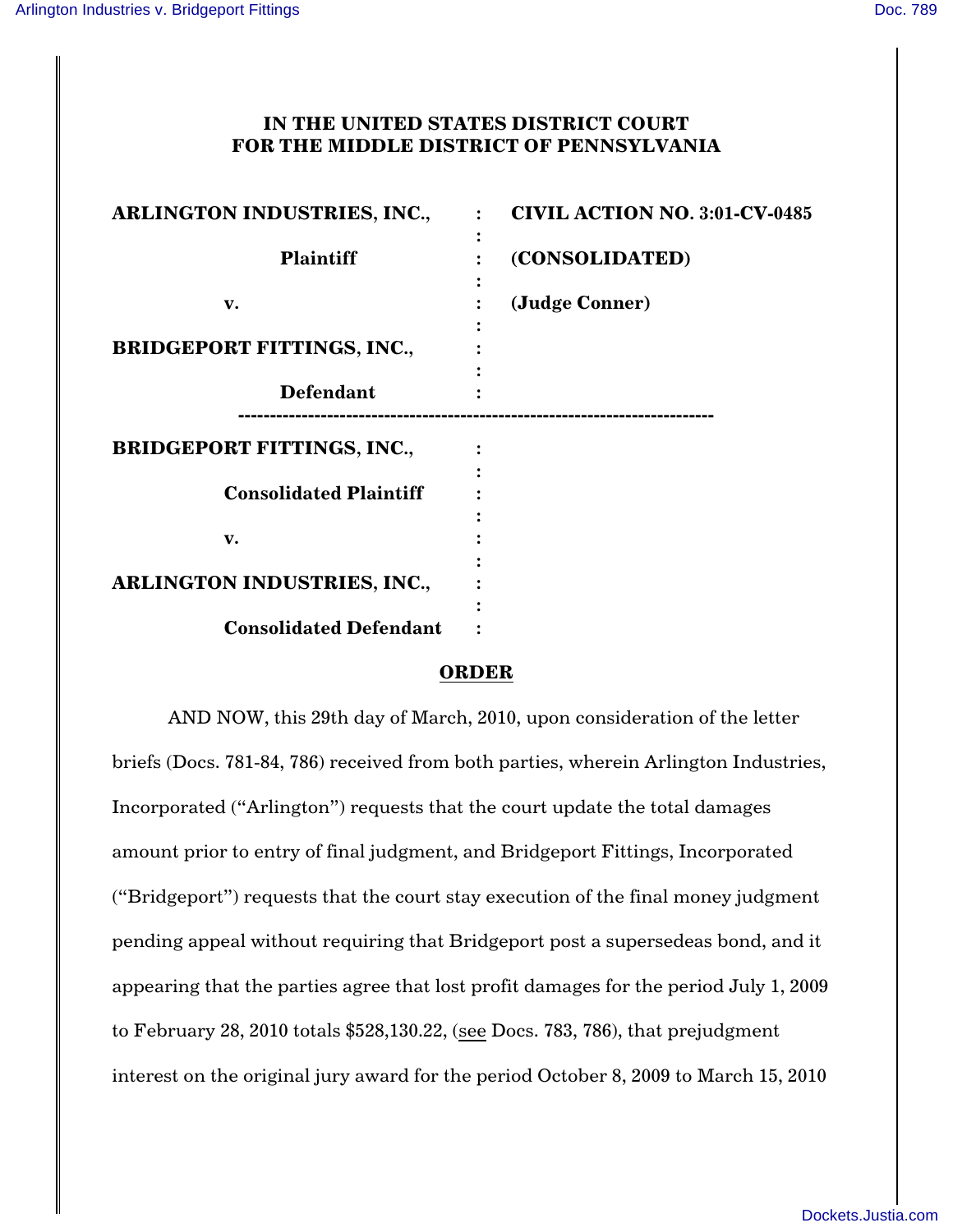is \$72,218.25, (see Doc. 786, Ex. A ¶¶ 8-9 & Schedule 1-1A), and that prejudgment interest on the lost profit damages for the period July 1, 2009 to February 28, 2010 is \$7,105.17, (see id., Ex. A ¶¶ 11-12), and it further appearing that Federal Rule of Civil Procedure 62(d) allows an appellant to obtain a stay as a matter of right by posting a supersedeas bond, that "the purpose of the supersedeas bond is to preserve the status quo during the pendency of an appeal and to protect the winning party from the possibility of loss resulting from the delay in execution,"<sup>1</sup> AMG Nat'l Trust Bank v. Ries, Civ. A. No. 06-CV-4337, 2008 WL 2312352, at \*1 (E.D. Pa. June 4, 2008), that "[t]he bond should normally be sufficient in amount to satisfy the judgment in full," Schreiber v. Kellogg, 839 F. Supp. 1157, 1159 (E.D. Pa. 1993), but that the trial court "can act within [its] own discretion to grant a stay without a bond or with a

 $1$  By order of court (Doc. 776) dated March 9, 2010, Bridgeport was granted a stay, pursuant to Federal Rule of Civil Procedure 62(c), of the 2006 permanent injunction (Doc. 270) and the injunction awarded as a result of the above-captioned jury trial. To make this stay effective, Bridgeport was required to post a supersedeas bond equal to 25% of the lost profits damages Arlington will suffer pending appellate disposition. (See Doc. 776 at 15-16.) The bond required to stay an injunction is separate and distinct from that required to stay execution of money judgment, and each bond is intended to secure different rights. See NLRB v. Westphal, 859 F.2d 818, 819 (9th Cir. 1988) (stating that "[t]he posting of a bond protects the prevailing plaintiff from the risk of a later uncollectible judgment and compensates him for delay in the entry of final judgment"); 11 CHARLES A. WRIGHT ET AL., FEDERAL PRACTICE AND PROCEDURE § 2905, at 519 (2d ed. 1995) ("If a judgment includes both a money award and the grant or denial of an injunction, a supersedeas stays the money award but not that part of the judgment that deals with injunctive relief.").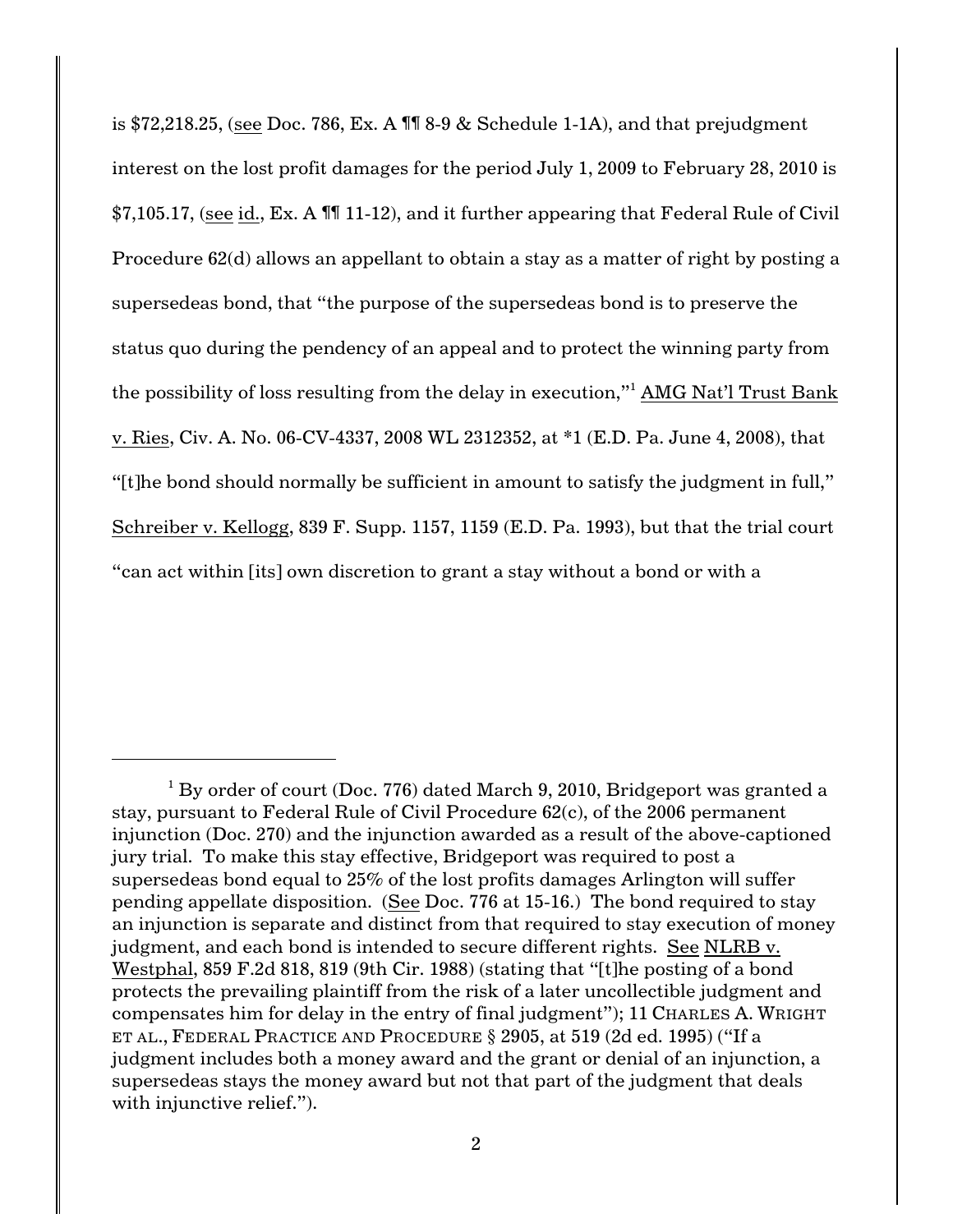modified bond,"<sup>2</sup> Hurley v. Atl. City Police Dep't, 944 F. Supp. 371, 374 (D.N.J. 1996); see also In re Diet Drugs Prod. Liab. Litig., 582 F.3d 524, 552 (3d Cir. 2009) (stating that "courts may forego [the bond] requirement when there are other means to secure the judgment creditor's interests"); Munoz v. City of Phila., 537 F. Supp. 2d 749, 751 (E.D. Pa. 2008) (explaining that "Rule 62(d) does not preclude a district court from staying the execution of a judgment pending appeal without the filing of a supersedeas bond"), and noting that Bridgeport has proposed that it post a bond equivalent to 25% of the monetary judgment, and be required to maintain a net worth at least three times the amount of the outstanding balance of the judgment, (see Doc. 784), and the court concluding that Bridgeport has sufficient funds to pay the full amount of the money judgment, that there is no reason to believe that prompt payment will not be tendered should the judgment be sustained on appeal,

 $\alpha^2$  District courts in the Third Circuit look to several factors in assessing whether to waive or modify the Rule  $62(d)$  bond requirement. Specifically, courts examine: "(1) the complexity of the collection process; (2) the amount of time required to obtain a judgment after it is affirmed on appeal; (3) the degree of confidence that the district court has in the availability of funds to pay the judgment; (4) whether the defendant's ability to pay the judgment is so plain that the cost of a bond would be a waste of money; and (5) whether the defendant is in such a precarious financial situation that the requirement to post a bond would place other creditors of the defendant in an insecure position." Tomasko v. Weinstock, No. 3:98-cv-1978, 2009 WL 613590, at \*1 (M.D. Pa. Mar. 6, 2009) (citing Munoz v. City of Phila., 537 F. Supp. 2d 749, 751 (E.D. Pa. 2008), and Dillon v. City of Chicago, 866 F.2d 902 (7th Cir. 1988)). "[O]f all the relevant factors to consider under Rule 62(d), the factor that is most commonly used to waive the bond requirement is the financial hardship that the bond may impose on the appellant. However, the mere prospective inability to pay a judgment is insufficient for a stay without a bond unless the judgment debtor has 'objectively demonstrated his ability to satisfy the judgment and maintain the same degree of solvency through the appellate process.'" AMG Nat'l Trust Bank v. Ries, Civ. A. No. 06-CV-4337, 2008 WL 2312352, at \*2 (E.D. Pa. June 4, 2008) (internal citations omitted).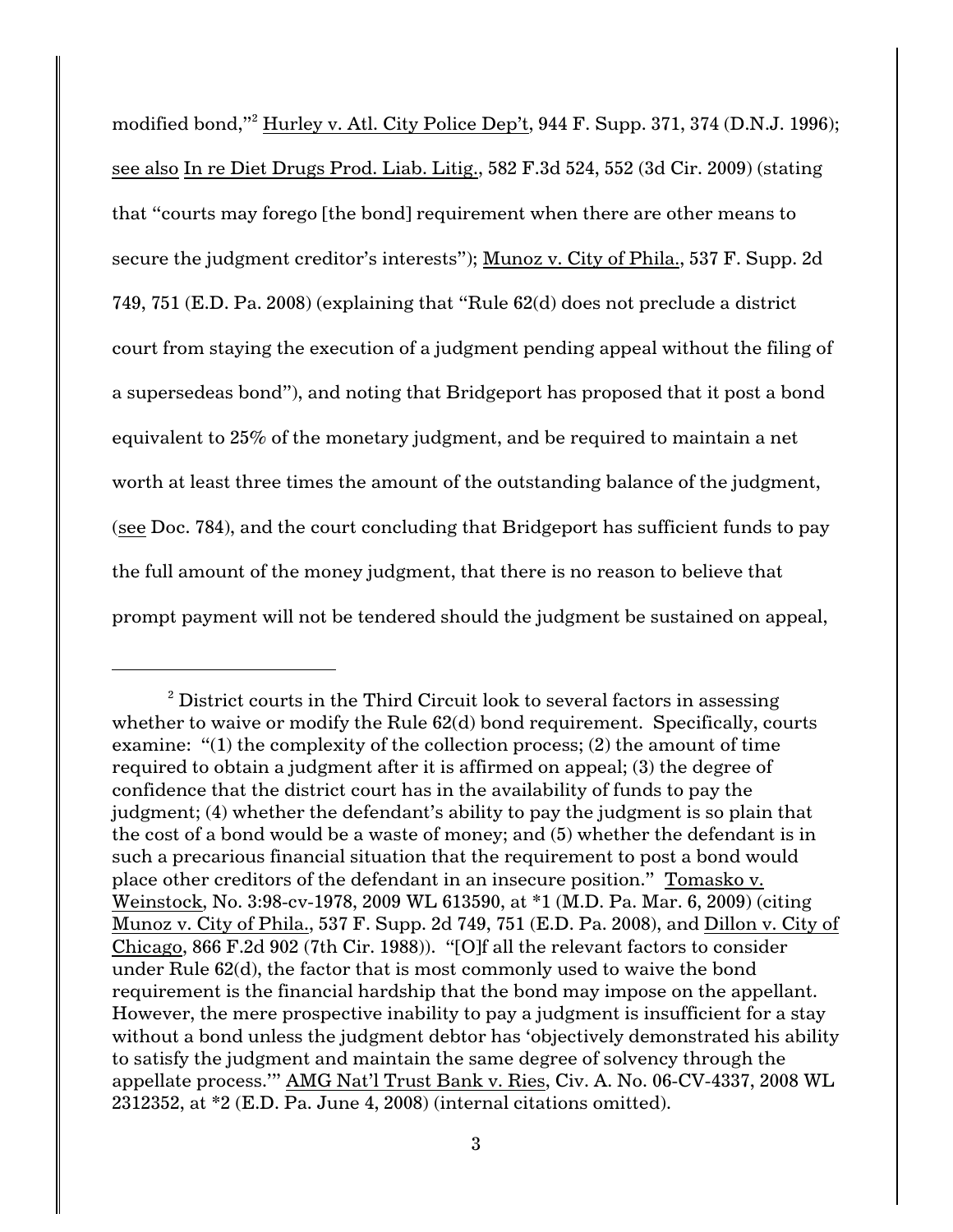(see Doc. 785, Manthey Decl. ¶ 8), that requiring Bridgeport to post a supersedeas bond for the full amount of the monetary judgment will cause it to needlessly incur financial hardship, (see id.  $\P$  $I$  5-6), but that a significant bond is warranted in order to adequately secure Arlington's rights, it is hereby ORDERED that:

- 1. Arlington's request to update the total damages amount prior to entry of final judgment is GRANTED as follows:
	- a. Arlington shall be awarded \$528,130.22 in additional lost profits damages for the period July 1, 2009 to February 28, 2010.
	- b. Arlington shall be awarded \$72,218.25 in prejudgment interest on the original jury award for the period October 8, 2009 to March 15, 2010.
	- c. Arlington shall be awarded \$7,105.17 in prejudgment interest on the lost profit damages for the period July 1, 2009 to February 28, 2010.
- 2. Final damages in the total amount of \$3,583,173.64 shall be awarded to Arlington.<sup>3</sup>
- 3. Bridgeport's request that the court stay execution of the final money judgment pending appeal without requiring that Bridgeport post a supersedeas bond is DENIED. However, Bridgeport shall not be required to post a supersedeas bond for the full amount of the monetary judgment. The following supersedeas bond shall be posted upon or after filing a notice of appeal:
	- a. Bridgeport shall post a bond equivalent to 25% of \$3,583,173.64. See Hurley, 944 F. Supp. at 374 (permitting exercise of discretion in setting Rule 62(d) supersedeas bond).
	- b. Bridgeport shall maintain a net worth of at least three times the amount of the final damages identified in Paragraph 2. If Bridgeport's net worth falls below this benchmark, it shall

 $^3$  The final damage amount includes \$2,780,555 awarded by the jury, (<u>see</u> Docs. 632, 774), prejudgment interest in the amount of \$195,165 for the period beginning October 15, 2005 through October 7, 2009, (see Doc. 774), and the damage amounts contained in Paragraph 1, supra.